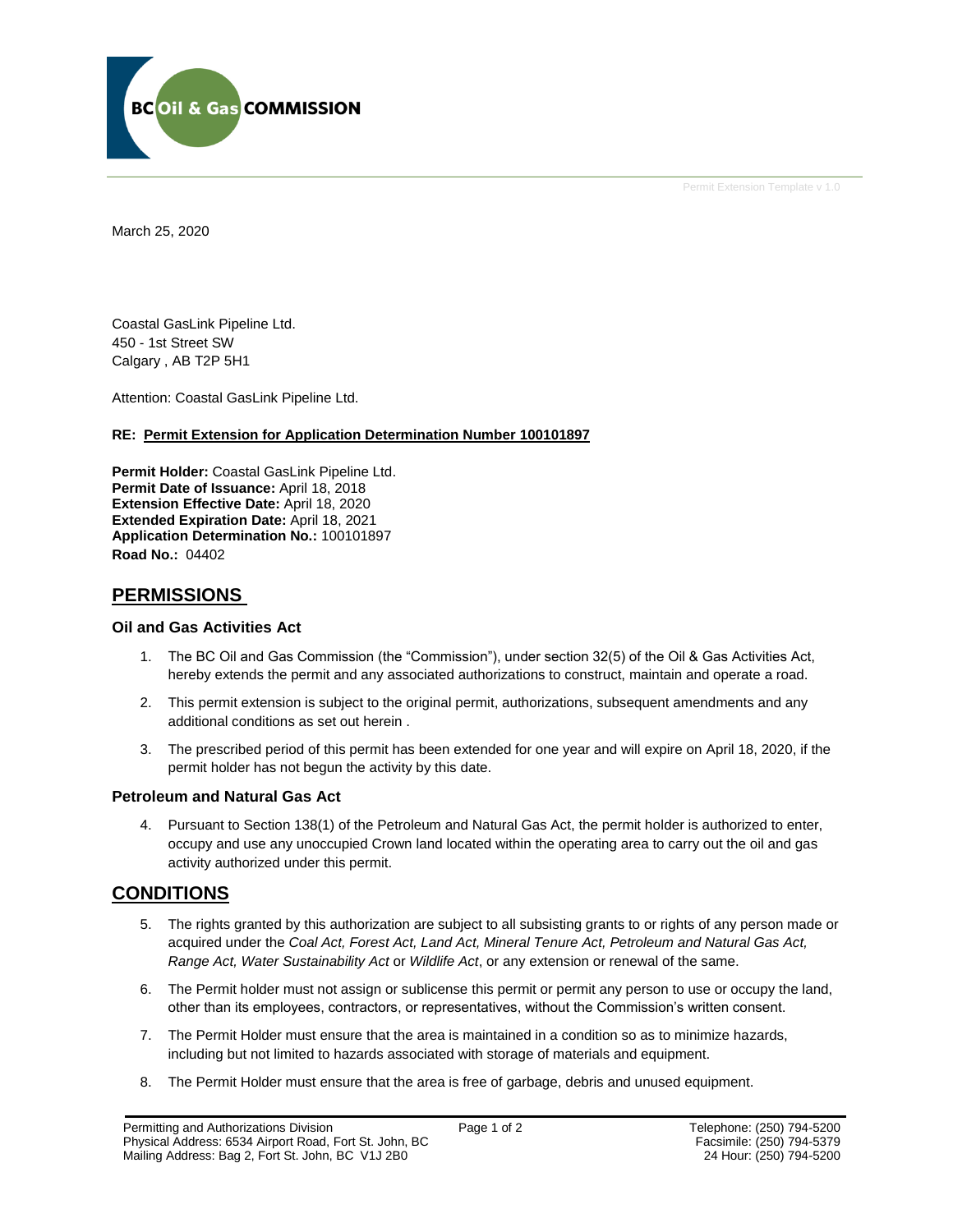# **ADVISORY GUIDANCE**

- 1. Appropriate *Land Act* tenure will be issued upon acceptance of the post-construction plan. Submission of the original application and submission of the post-construction plan is considered application for all subsequent *Land Act* tenures; no further applications for replacement tenure is required.
- 2. The term "unused equipment" has the same definition as in the Drilling and Production Regulation.

This extension forms an integral part of the permit and should be attached thereto.

Try  $\overline{\phantom{a}}$ 

Norberto Pancera Authorized Signatory Commission Delegated Decision Maker

Land Agent – Canada West Land Services Ltd. Ministry of Forests District Office – (DND) Nadina Natural Resource District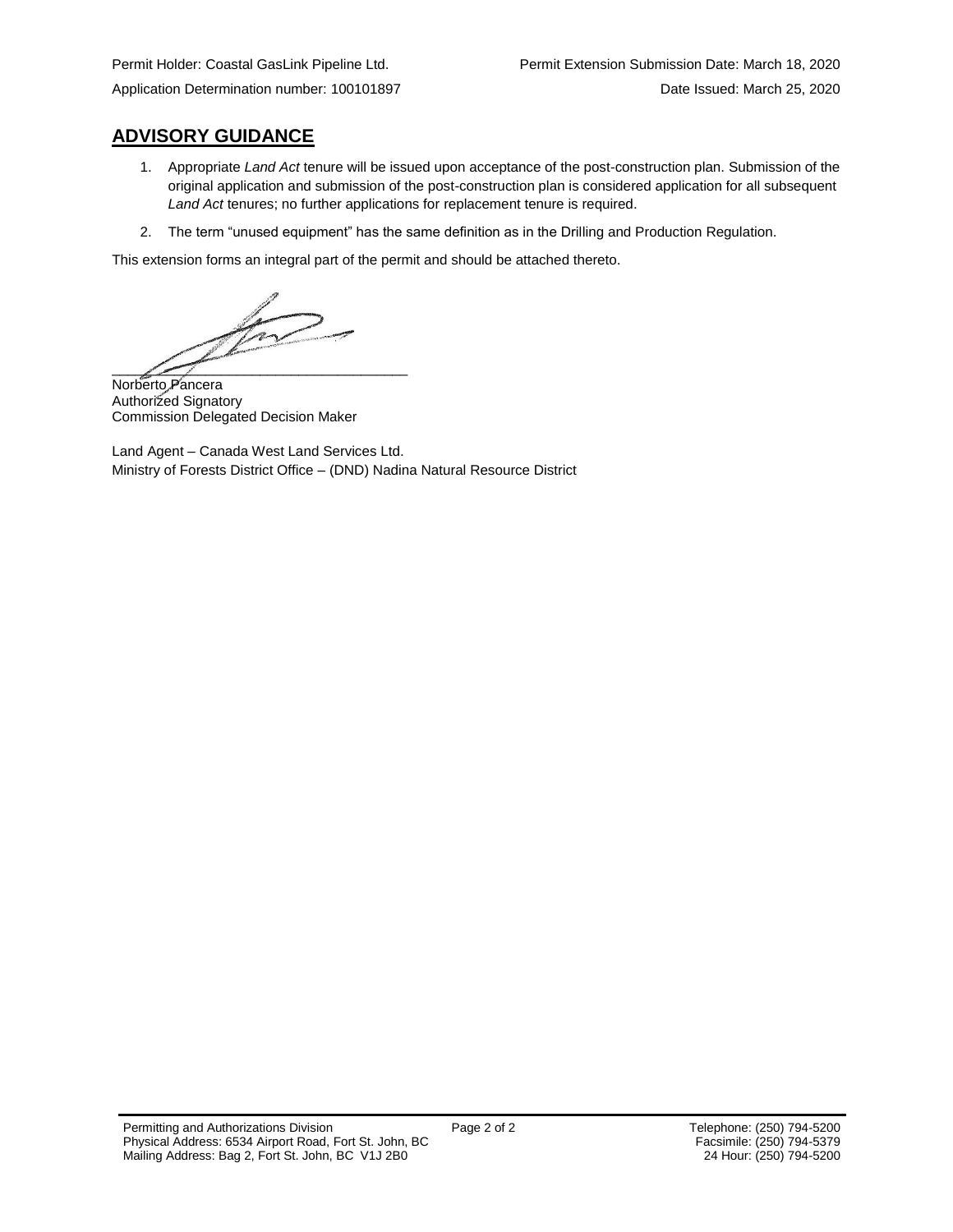

OGAA Permit Template v 4.0

April 18, 2018

Coastal GasLink Pipeline Ltd. 450 - 1st Street SW Calgary, AB T2P 5H1

[Attention:](#page-2-0) Coastal GasLink Pipeline Ltd.

### **RE: Determination of Application Area Number 100101897**

**[Permit Holder:](#page-2-0)** Coastal GasLink Pipeline Ltd. **[Date of Issuance:](#page-2-0)** April 18, 2018 **[Effective Date:](#page-2-1)** April 18, 2018 **[Application Submitted Date:](#page-2-0)** April 10, 2017 **[Application Determination Number](#page-2-0)**: 100101897 **Approved Disturbance Footprint:** 1.054 ha

### **ACTIVITIES APPROVED**

| Road Number No.: 04402                        | Segment No.: 1 |
|-----------------------------------------------|----------------|
| <b>Changes In and About a Stream: 0003743</b> |                |

# **GENERAL PERMISSIONS, AUTHORIZATIONS and CONDITIONS**

### **PERMISSIONS**

### **Oil and Gas Activities Act**

- <span id="page-2-0"></span>1. The BC Oil and Gas Commission, under section 25 (1) of the *Oil and Gas Activities Act*, hereby permits the Permit Holder referenced above to carry out the following activities, indicated in the Approved Activities table above, subject to the conditions contained herein, any applicable exemptions and authorizations:
	- a) To construct, maintain and operate an oil and gas road as detailed in the Activity Details tables below.
- <span id="page-2-1"></span>2. The permissions and authorizations granted under this permit are limited to the area identified in the spatial data submitted to the Commission in the permit application as identified and dated above; herein after referred to as the 'activity area'.

### **Petroleum and Natural Gas Act**

- 3. Pursuant to section 138(1) of the *Petroleum and Natural Gas Act,* the Permit Holder is permitted to enter, occupy and use any unoccupied Crown land located within the activity area to carry out the oil and gas activities and related activities permitted, or authorized herein.
	- a) The permission to occupy and use Crown land does not entitle the Permit Holder to exclusive possession of the area.
	- b) The total disturbance within the activity area must not exceed the total approved disturbance footprint as referenced above.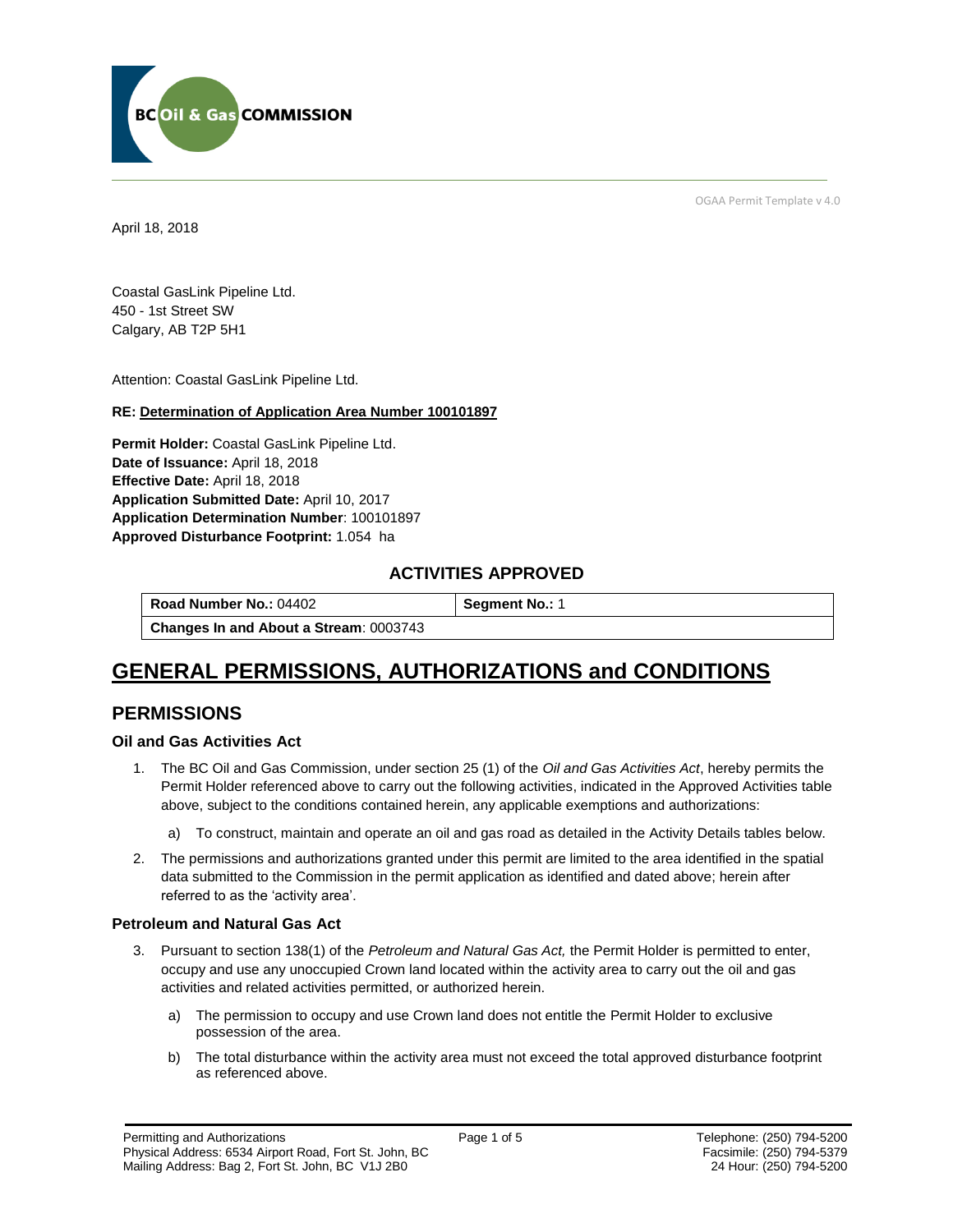### **AUTHORIZATIONS**

### **Forest Act**

4. The Commission, pursuant to section 47.4 of the *Forest Act*, hereby authorizes the removal of Crown timber from the activity area under the cutting permits associated with the Master Licence(s) as follows:

**[Master Licence to Cut No.:](#page-2-0)** M02343

**[Cutting Permit No.:](#page-2-0)** 31

**[Timber Mark No.:](#page-2-0)** MTC144

**[Total New Cut:](#page-2-0)** 0.64 ha

**[Forest District](https://ams-crd.bcogc.ca/crd/)**: (DND) Nadina Natural Resource District

**[Region:](#page-2-1)** Interior

5. The cutting permits are deemed spent upon the submission of the post-construction plan or upon either the cancellation or expiry of the activities authorized under the permit.

### **CONDITIONS**

### **Notification**

- 6. Within 60 days of the completion of construction activities under this permit, the Permit Holder must submit to the Commission a post-construction plan as a shapefile and PDF plan accurately identifying the location of the total area actually disturbed under this permit. The shapefile and plan must be submitted via eSubmission.
- 7. The permit holder must notify Wet'suwet'en First Nation a minimum of five (5) days prior to commencement of construction activities.
- 8. The Permit Holder must notify any First Nations who may have aboriginal interests identified, as per the BC First Nations Consultative Areas Database, a minimum of five (5) working days prior to commencement of construction.
- 9. The permit holder must notify Skin Tyee Nation a minimum of five (5) days prior to commencement of construction activities.
- 10. The permit holder must notify Stellat'en First Nation a minimum of five (5) days prior to commencement of construction activities.
- 11. The permit holder must notify Nee Tahi Buhn Indian Band a minimum of five (5) days prior to commencement of construction activities.
- 12. The permit holder must notify Carrier Sekani Tribal Council a minimum of five (5) days prior to commencement of construction activities.
- 13. The permit holder must notify Cheslatta Carrier Nation a minimum of five (5) days prior to commencement of construction activities.

### **General**

- 14. The rights granted by this permit in relation to unoccupied Crown land are subject to all subsisting grants to or rights of any person made or acquired under the *Coal Act, Forest Act, Land Act, Mineral Tenure Act, Petroleum and Natural Gas Act, Range Act, Water Sustainability Act* or *Wildlife Act*, or any extension or renewal of the same.
- 15. The Permit Holder must not assign, sublicense or permit any person other than its employees, contractors or representatives to use or occupy any Crown land within the activity area, other than its employees, contractors or representatives, without the Commission's written consent.
- 16. The Permit Holder must ensure that any Crown land within the activity area is maintained in a condition so as to minimize hazards, including but not limited to hazards associated with storage of materials and equipment.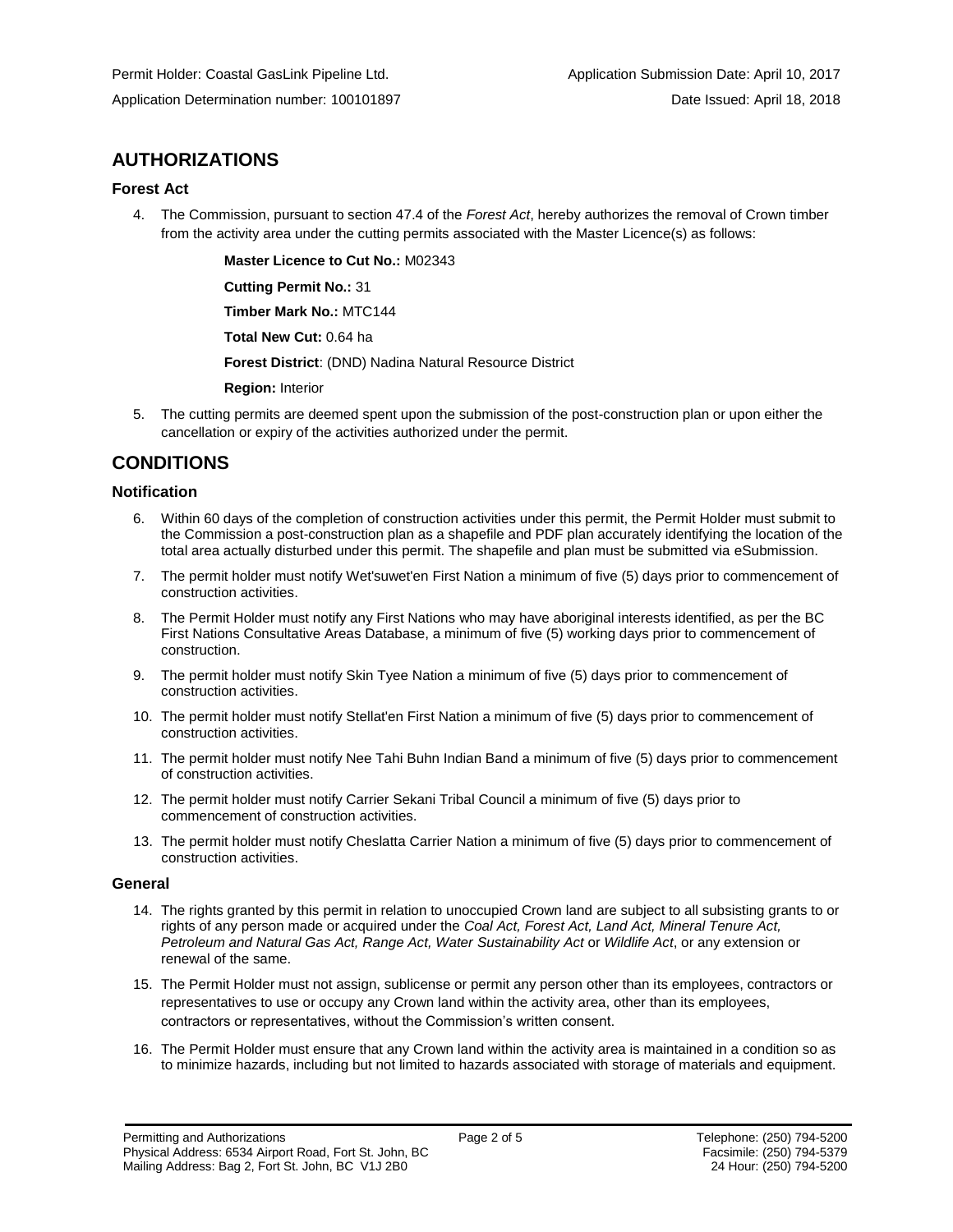17. The Permit Holder must ensure that any Crown land within the activity area is maintained free of garbage, debris and unused equipment.

#### **Environmental**

- 18. Construction activities must not result in rutting, compaction or erosion of soils that cannot be reasonably rehabilitated to similar levels of soil productivity that existed on the activity area prior to the construction activities taking place.
- 19. Any temporary access must be constructed and maintained in a manner that provides for proper surface drainage, prevents pooling on the surface, and maintains slope integrity.

#### **Clearing**

- 20. The Permit Holder is permitted to fell any trees located on Crown land within 1.5 tree lengths of the activity area that are considered to be a safety hazard according to *Workers Compensation Act* regulations and must be felled in order to eliminate the hazard. Trees or portions of these trees that can be accessed from the activity area without causing damage to standing timber may be harvested.
- 21. The holder of the cutting permit must pay to the government, stumpage and any waste billing determined in accordance with the terms of this authorization.
- 22. All harvested Crown Timber must be marked with the cutting permit's associated Timber Mark.
- 23. Stumpage for cutting permits falling within the Interior Area, as defined in the Interior Appraisal Manual (Manual) will be calculated in accordance with the Manual as amended from time to time. In the current version of the Manual, stumpage will be determined in accordance with Table 6-3 (volume based)
- 24. Any waste assessments applied under the Master Licence to Cut are subject to the merchantability specifications and monetary waste billing requirements in the Provincial Logging Residue and Waste Manual specific to the region associated with the Cutting Permit authorization.

#### **Water Course Crossings and Works**

- 25. Stream, lake and wetland crossings must be constructed in accordance with the methods and any mitigations, as specified in the application.
- 26. In-stream activities within a fish bearing stream, lake or wetland must occur
	- a) [during the applicable reduced risk work windows as specified in the](#page-2-0) Region 7 Omineca Reduced Risk Timing Windows for Fish and Wildlife; or
	- b) in accordance with alternative timing and associated mitigation recommended by a Qualified Professional and accepted by the Commission; or
	- c) in accordance with an authorization or letter of advice from Fisheries and Oceans Canada that is provided to the Commission.
- 27. At any time, the Commission may suspend instream works authorized under this permit. Suspensions on instream works will remain in place until such time as the Commission notifies permit holders that works may resume. Reasons for suspension of works may include, but are not limited to, drought conditions and increased environmental or public safety risks
- 28. Following initial construction, stream crossings are authorized for necessary road modification or maintenance activities on the activity area except for:
	- a) construction or replacement of a bridge or major culvert on a S1, S2, S3 or S5 stream;
	- b) installation of a closed bottom structure in a fish bearing stream;
	- c) excavation or grading of a stream bank or stream bed;
	- d) works within a Temperature Sensitive Stream established by order under s. 27 of the Environmental Protection and Management Regulation; or
	- e) Works within a Fisheries Sensitive Watershed established by order under section 28 of the Environmental Protection and Management Regulation.
- 29. Stream crossings for roads must be constructed, maintained and deactivated according to the following requirements, as applicable: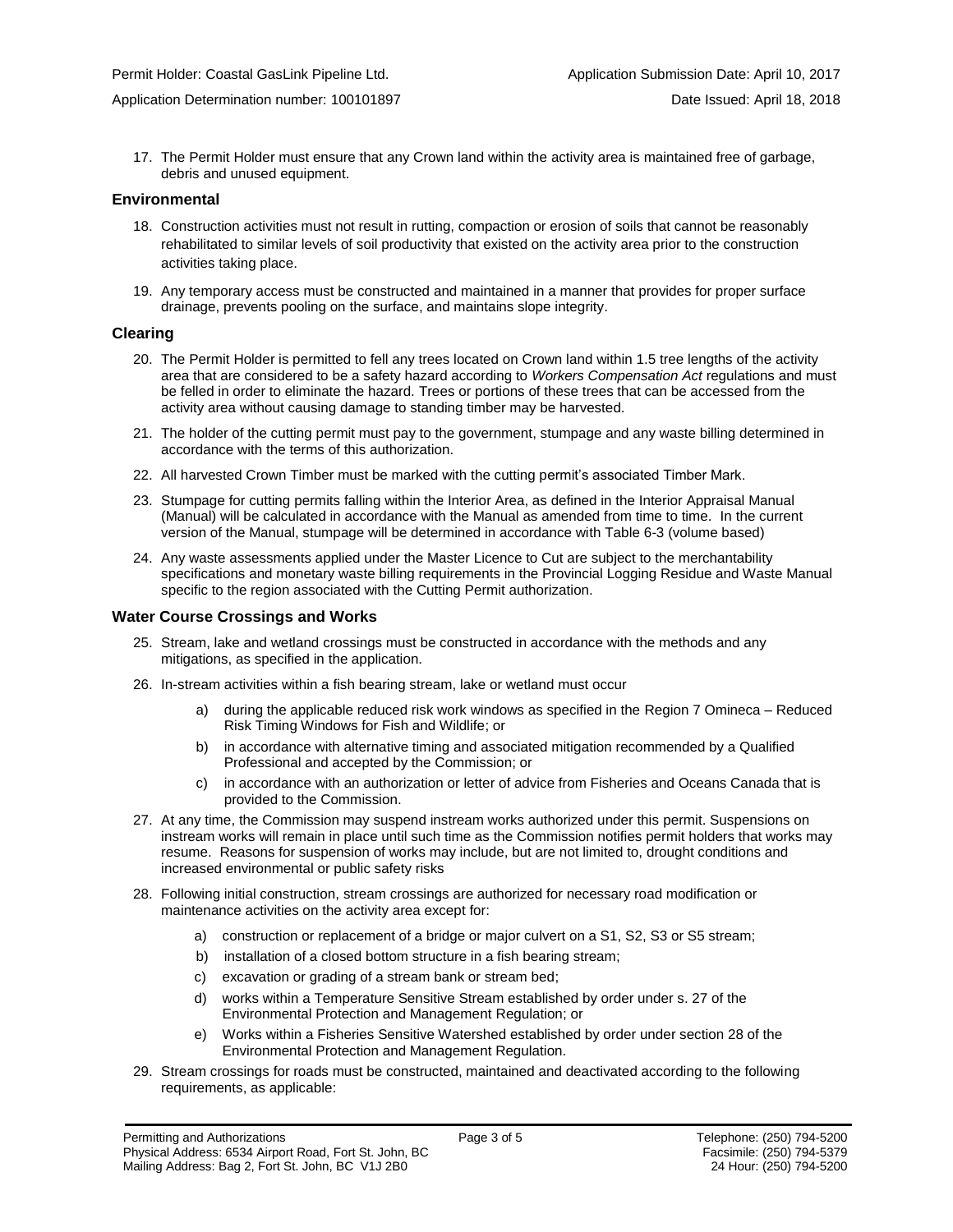- a) Only bridges, culverts, ice bridges or snow fills may be constructed at stream crossings.
- b) Snow fills must consist of clean snow and may only be located on streams that are dry or frozen to the bottom during the period of construction, maintenance and use. Where periodic thaws are anticipated, culverts must be installed to allow meltwater to pass through. Snow fill and any installed culverts must be removed prior to spring snow melt.
- c) Ice bridges on fish bearing streams may only be constructed where sufficient water depth and stream flows prevent the bridge structure from coming in contact with the stream bottom.
- d) Water applied to construct an ice bridge on a water body must be sourced in accordance with the *Water Sustainability Act* unless
	- (i) the water body is a stream with a stream channel width of at least 5 metres and is not designated as a sensitive stream under the Fish Protection Act, or has a riparian class of W1, W3, or L1,
	- (ii) the water is sourced from the same water body proximal to the location on which the ice bridge is constructed,
	- (iii) the water body is not within the boundaries of a public park,
	- (iv) pump intakes do not disturb beds of streams or wetlands except as necessary for the safe installation and operation of equipment, and are screened with a maximum mesh size and approach velocity in accordance with the Fisheries and Oceans Canada Freshwater Intake End-of-Pipe Fish Screen Guideline, and
		- (a) where the water body is a stream, the flow of water in the stream at the time and location of pumping exceeds 60 litres per second and the instantaneous pumping rate does not exceed 1% of the water flowing in the water body at the time and location the pumping occurs, or
		- (b) where the water body is a lake or pond, the cumulative volume of water withdrawn does not exceed 10 cm of lake or pond depth, calculated as the product of lake or pond surface area x 10 cm;
- e) Bridge or culvert abutments, footings and scour protection must be located outside the natural stream channel and must not constrict the channel width.
- f) Equipment used for activities under this Permit must not be situated in a stream channel unless it is dry or frozen to the bottom at the time of the activity.
- 30. Wetland crossings must be constructed, maintained and removed in accordance with the following:
	- a) Organic cover within and adjacent to the wetland must be retained;
	- b) Minimize erosion or release of sediment within the wetland;
	- c) Any padding materials must be placed on the wetland surface only and must not be used for infilling;
	- d) Any padding materials must be removed as soon as practicable following construction, considering weather and ground conditions; and
	- e) The wetland, including banks and bed, must be restored, to the extent practicable, to the condition that existed before the crossing was initiated.

### **Archaeology**

- 31. An Archaeological Impact Assessment (AIA) is required for the proposed development area prior to any development activities taking place.
- 32. An AIA report must be submitted to the Commission as soon as practicable.
- 33. If artifacts, features, materials or things protected under section 13(2) of the Heritage Conservation Act are identified the permit holder must, unless the permit holder holds a permit under section 12 of the Heritage Conservation Act issued by the Commission in respect of that artifact, feature, material or thing:
	- a) immediately cease all work in the vicinity of the artifacts, features, materials or things;
	- b) immediately notify the Commission and the Archaeology Branch of the Ministry of Forests, Lands and Natural Resource Operations